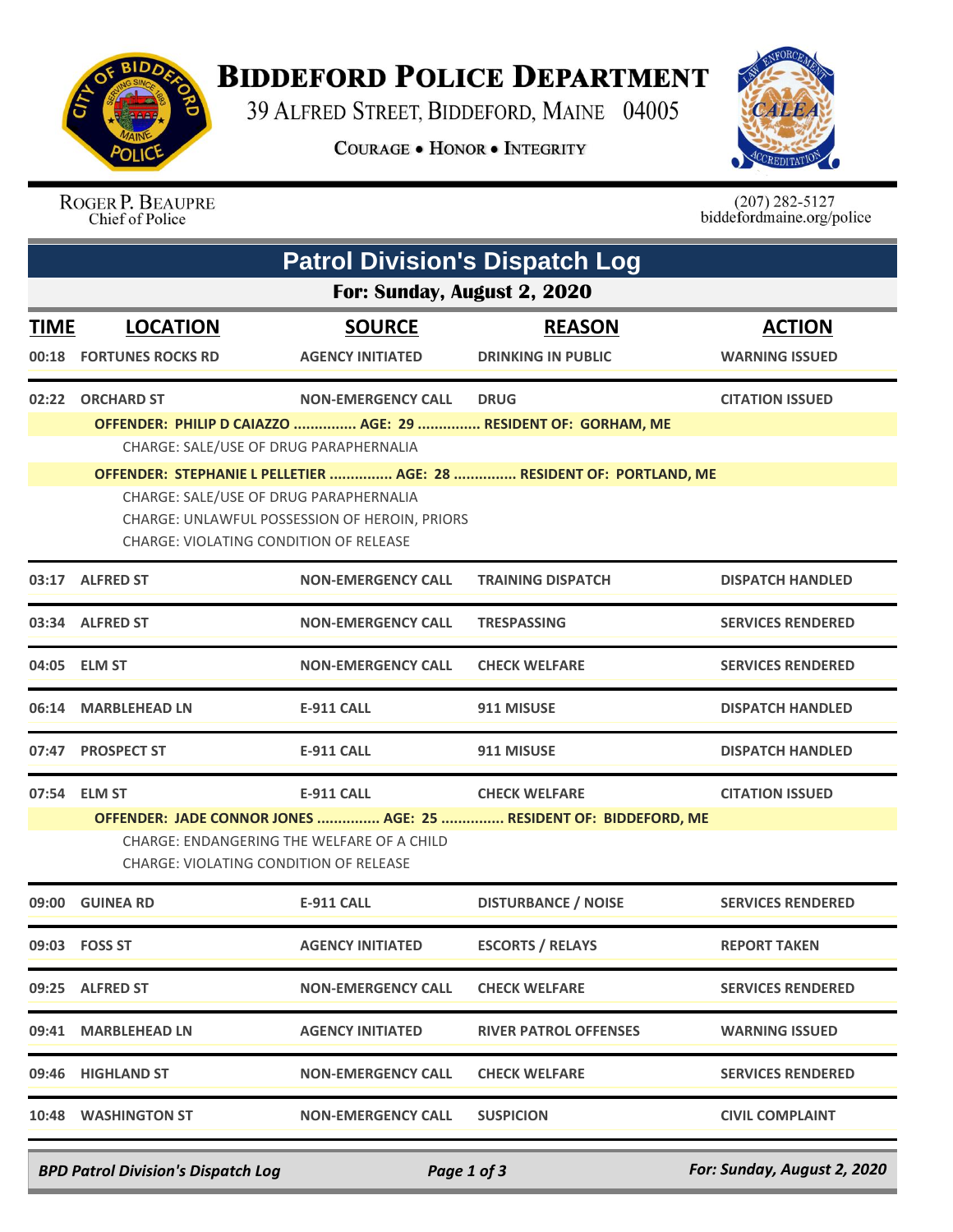| <b>TIME</b> | <b>LOCATION</b><br>10:52 BIRCH ST | <b>SOURCE</b><br><b>NON-EMERGENCY CALL</b> | <b>REASON</b><br><b>CHECK WELFARE</b>                               | <b>ACTION</b><br><b>SERVICES RENDERED</b> |
|-------------|-----------------------------------|--------------------------------------------|---------------------------------------------------------------------|-------------------------------------------|
|             |                                   |                                            |                                                                     |                                           |
|             | 10:54 EMERY ST                    | <b>NON-EMERGENCY CALL</b>                  | <b>SUSPICION</b>                                                    | <b>SERVICES RENDERED</b>                  |
|             | 11:05 WEST POINT LN               | <b>NON-EMERGENCY CALL</b>                  | 911 MISUSE                                                          | <b>DISPATCH HANDLED</b>                   |
|             | 11:24 HIGH ST                     | <b>NON-EMERGENCY CALL</b>                  | <b>VIOL OF BAIL CONDITIONS</b>                                      | <b>NO VIOLATION</b>                       |
|             | 11:29 WASHINGTON ST               | <b>E-911 CALL</b>                          | <b>CHECK WELFARE</b>                                                | <b>TRANSPORT TO HOSPITAL</b>              |
|             | 11:38 BOULDER WAY                 | <b>NON-EMERGENCY CALL</b>                  | <b>SUSPICION</b>                                                    | <b>GONE ON ARRIVAL</b>                    |
|             | 12:11 ELM ST                      | <b>NON-EMERGENCY CALL</b>                  | <b>THEFT</b>                                                        | <b>SERVICES RENDERED</b>                  |
|             | 12:11 HIGH ST                     | <b>WALK-IN AT STATION</b>                  | <b>HARASSMENT</b>                                                   | <b>SERVICES RENDERED</b>                  |
|             | 12:18 NEW COUNTY RD               | <b>E-911 CALL</b>                          | 911 MISUSE                                                          | <b>DISPATCH HANDLED</b>                   |
|             | 12:41 PROSPECT ST                 | <b>AGENCY INITIATED</b>                    | <b>ARTICLES LOST/FOUND</b>                                          | <b>SERVICES RENDERED</b>                  |
|             | 12:48 ELM ST                      | <b>NON-EMERGENCY CALL</b>                  | <b>ANIMAL COMPLAINT</b>                                             | <b>NO VIOLATION</b>                       |
|             | 13:13 CLEAVES ST                  | <b>NON-EMERGENCY CALL</b>                  | <b>CRIMINAL MISCHIEF</b>                                            | <b>SERVICES RENDERED</b>                  |
|             | 13:44 PEARL ST                    | <b>E-911 CALL</b>                          | 911 MISUSE                                                          | <b>DISPATCH HANDLED</b>                   |
|             | 15:17 PEARL ST                    | <b>E-911 CALL</b>                          | 911 MISUSE                                                          | <b>DISPATCH HANDLED</b>                   |
|             | 15:27 ALFRED ST + JEFFERSON ST    | <b>RADIO</b>                               | <b>ALL OTHER</b>                                                    | <b>WARNING ISSUED</b>                     |
|             | 15:27 BOULDER WAY                 | <b>NON-EMERGENCY CALL</b>                  | <b>SHOPLIFTING</b>                                                  | <b>REPORT TAKEN</b>                       |
|             | 15:30 PRECOURT ST + BAKERS WAY    | <b>AGENCY INITIATED</b>                    | <b>TRAFFIC OFFENSES</b>                                             | <b>WARNING ISSUED</b>                     |
|             | 15:34 ALFRED ST                   | E-911 CALL                                 | <b>CRIM THREAT / TERRORIZING</b>                                    | <b>ARREST(S) MADE</b>                     |
|             | <b>CHARGE: TERRORIZING</b>        |                                            | OFFENDER: LUTHER JOHN CAMPBELL  AGE: 49  RESIDENT OF: BIDDEFORD, ME |                                           |
|             | 15:41 ALFRED ST + BARRA RD        | <b>RADIO</b>                               | <b>TRAFFIC OFFENSES</b>                                             | <b>SERVICES RENDERED</b>                  |
|             | 15:45 SOUTH ST                    | <b>NON-EMERGENCY CALL</b>                  | <b>FIGHTS</b>                                                       | <b>NO VIOLATION</b>                       |
|             | 16:09 FOSS ST                     | <b>NON-EMERGENCY CALL</b>                  | <b>CODES ENFORCEMENT</b>                                            | <b>REFERRED OTHER AGENCY</b>              |
|             | <b>16:59 WENTWORTH ST</b>         | <b>NON-EMERGENCY CALL</b>                  | <b>CIVIL COMPLAINT</b>                                              | <b>SERVICES RENDERED</b>                  |
|             | <b>17:13 GREEN ST</b>             | <b>E-911 CALL</b>                          | 911 MISUSE                                                          | <b>SERVICES RENDERED</b>                  |
|             | 17:37 SOUTH ST                    | <b>NON-EMERGENCY CALL</b>                  | <b>HARASSMENT</b>                                                   | <b>REPORT TAKEN</b>                       |

*BPD Patrol Division's Dispatch Log Page 2 of 3 For: Sunday, August 2, 2020*